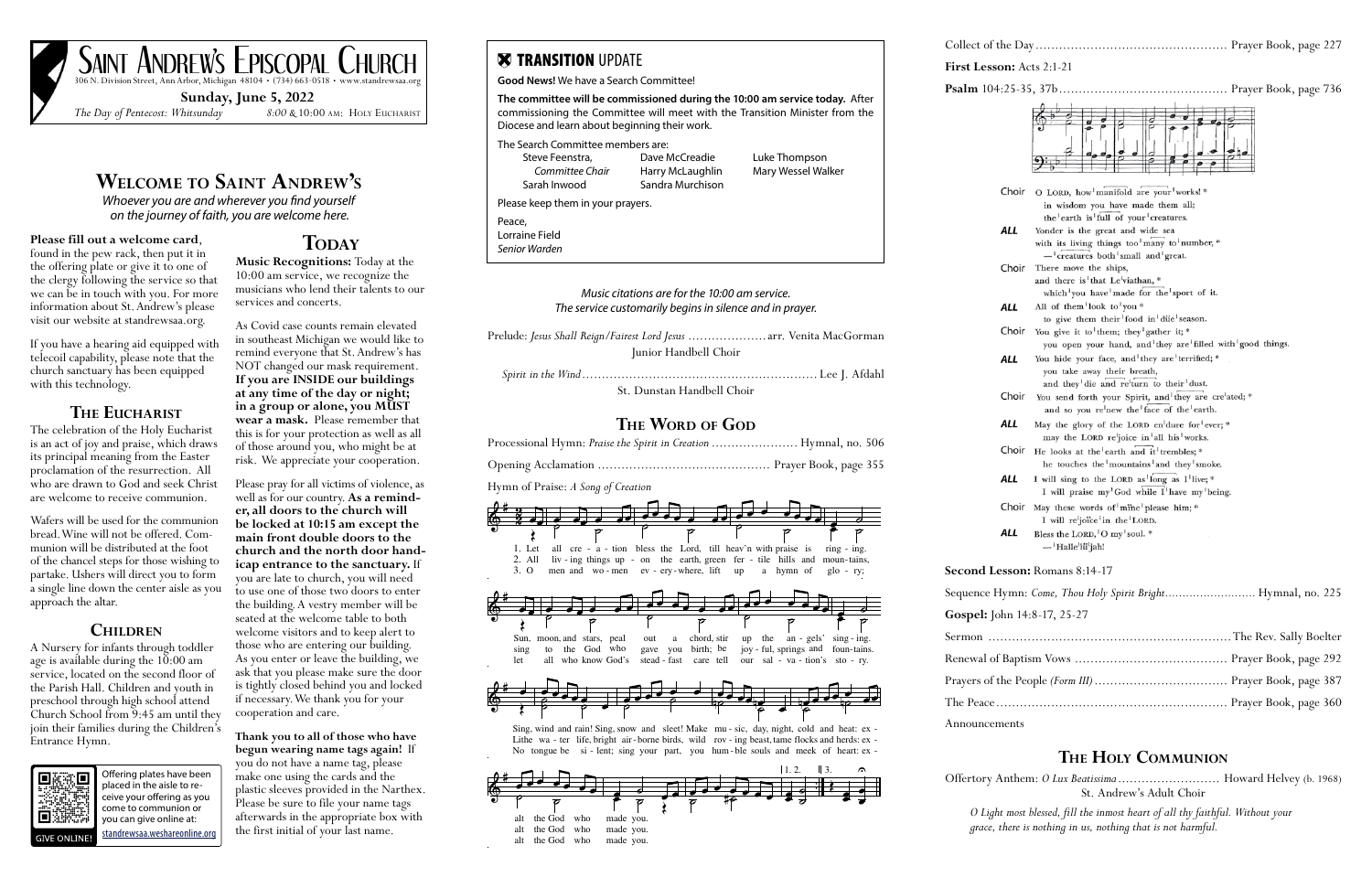## **Upcoming Events**

**Millennials+Z Brunch:** Sunday, June 26 at 11:30 am at Bill Bryan's house. To RSVP or for more information, email Bill at williamabryan@gmail.com.

**Please join us next Sunday, June 12 at the 10:00 am service when we will wish our seminarian, the Rev. Dcn. Eric Braun, farewell** as he leaves us to begin his journey as a priest.

# **Announcements**

In honor of Fr. Alan's legacy of music cultivation in our parish, **the Rev. Alan Gibson Choir Scholar Scholarship fund** has been established. Scholarships will be awarded to qualified full-time college level music majors, and they will then sing in the Adult Choir for the Academic year. Donations are welcomed.

The Rt. Rev. Bonnie Perry has named **Felicity Thompson a postulant to the Diaconate in the Diocese of Michigan**,

effective May 23, 2022. Please keep Felicity and her family in your prayers as she continues in this process. Congratulations and Blessings, Felicity!

# **Music Notes**

#### **Hymn 225:** *Hail Thee, Festival Day!*

Last week we sang the conclusion of the Easter section of this hymn; today we celebrate by singing the Pentecost verses. The original, composite Latin text, "Salve feste dies," included verses for Easter, Ascension, and Pentecost. The words of the refrain are<br>by the 6th-century poet, priest, and adventurer Venantius Honorius Fortunatus. The Pentecost verses come from a 14th-century<br>service book in York Minster. The "sevenfold mystical offering" in v. 2 could refer to the seven gifts of the Spirit, the seven sacraments, or the seven virtues. Ralph Vaughan Williams wrote this magnificent music specifically for this great hymn.

*-- Donna Wessel Walker*



Anthem: *Gloria Tibi* ................................... Leonard Bernstein (1918-1990) St. Andrew's Adult Choir

*Glory to you: Glory to the Father and the Son, and the Holy Spirit. We praise you, we adore you, we glorify you, we bless you.*

Anthem: *Praise the Lord, Our God, Forever* ................W. A. Mozart (1756-1791), arr. Walter Ehret (1918-2009)

St. Andrew's Cherub & Junior Choirs

*Praise the Lord, our God, forever. Let us rejoice with heart and voice, and sing His praise forevermore. The Lord in Zion ever reigns and o'er the land His rule He does maintain. O praise, o praise. With joy let us our alleluias ring. Alleluia, alleluia. Sing praise unto the Lord forever. O praise the Lord forevermore.*

Postcommunion Prayer ........................................... Prayer Book page 366

Commissioning of the Search Committee *(10:00 am only)*

Music Recognitions *(10:00 am only)* 

Hymn: *Spirit of God����������������������������������������������������* Michael Bedford (b.1949)

Combined Choirs of St. Andrew's

#### Blessing

Closing Hymn: *Hail Thee, Festival Day!* ............................... Hymnal, no. 225

Dismissal

Postlude: *Komm, Gott, Schöpfer, Heiliger Geist, BWV 667* ..........J. S. Bach (1685-1750)

# **This Week at St. Andrew's**

### **Pentecost Sunday, June 5** 8:00 am Holy Eucharist (C) 9:15 am Family Service (Cpl) 10:00 am Holy Eucharist & Music Recognitions (C)

9:45 am Church School

**Monday, June 6** 4:00 pm History & Memorials (Lib)

**Tuesday, June 7** *No Events Scheduled*

**Wednesday, June 8** 7:00 am Morning Prayer (Cpl)

**Thursday, June 9** *No Events Scheduled*

**DONALD & N** *by Nancy*  **Friday, June 10** 12:15 pm Holy Eucharist (Cpl)

**Saturday, June 11** *No Events Scheduled*

# **Sunday, June 12**

*Last Day of Church School*  $Holy$  Eucharist  $(C)$ 9:15 am Family Service (Cpl) 9:45 am Church School 10:00 am Holy Eucharist & Volunteer Recognitions (C)

(C): Church; (Cpl): Chapel; (L): Lounge; (PH): Parish Hall; (RR): Rainbow Room

Today's altar flowers are given to the glory of God and in loving memory of

| Jorma Rayner | <b>BETTY G. KNAPP</b>    | <b>SARA ELIZABETH GRAY</b> |
|--------------|--------------------------|----------------------------|
| y Borgeson   | by Claudia & Jim Stewart | by Svea Gray               |

#### **Marketplace Vacation Bible School**

June 13, 14, 15 at First Presbyterian from 9:30 am - 12:15 pm



#### **CAMPER REGISTRATION**







In partnership with First Presbyterian Church, First Baptist and Blue Ocean Faith, we invite children (age Y5-5th grade complete) to travel back to Bible times and visit the craft marketplace, storyteller, and more at Marketplace VBS! *Register by June 5.*

Volunteers needed - great opportunity for middle and high school teens to be a part of this super fun event while earning community service hours.



*Translation: Come, Holy Spirit.*

## **The Great Thanksgiving**



#### **8:00 am**

**Celebrant:** Sally Boelter **Preacher:** Sally Boelter **Acolyte:** Ann Garvin **Lector:** Ann Garvin **Intercessor:** Mary Porter

**10:00 am**

**Celebrant:** Walter LaBatt **Preacher:** Sally Boelter **Assistant:** Sally Boelter

**Director of Music & Organist:** Deborah Friauff

Permission to reprint and stream the music in this service obtained from ONE LICENSE, License #A-718890.

**Choir Accompanist:** Minji Kim **Acolytes:** Steve Feenstra, Carol Bennett,

#### Scott Gerstenberger **Lectors:** Carol Bennett, Jackie Doneghy **Intercessor:** Barbara Mackey King **Ushers:** Leslie Stainton, George Watson

**Altar Guild II:** Judy Dyer, Claire McLaughlin, Harry McLaughlin, Kay Wade, Judy Woods

#### **LEADERS IN TODAY'S LITURGY**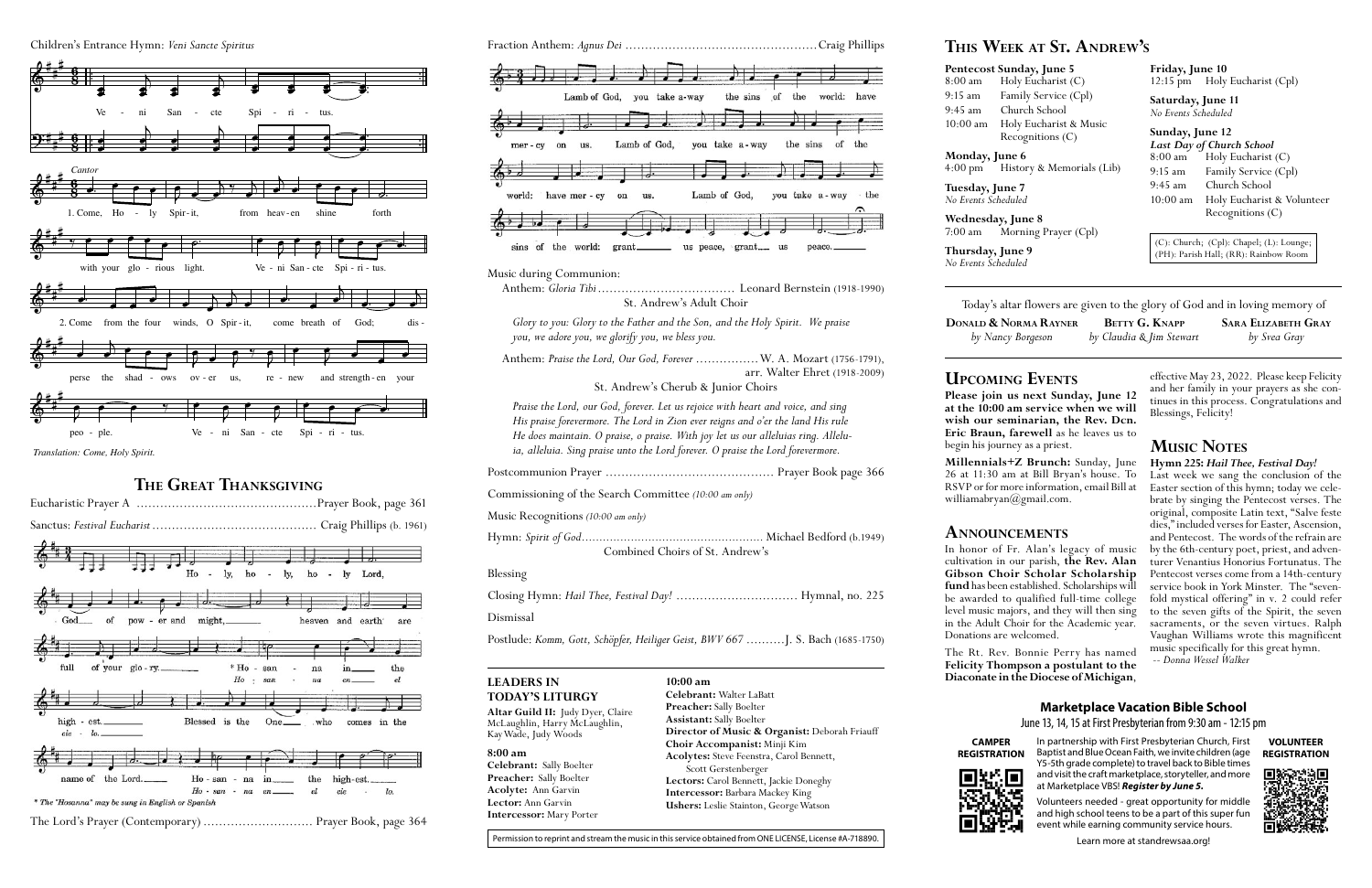

St. Andrew's Episcopal Church

Sunday, June 5, 2022

Illusic at Saint Andrew's 2021-2022 Music Recognitions

**St. Andrew's Vocal Choirs**

Deborah Friauff, Director (18)

# *Sopranos*

Robin Berry (19) Celia Bridges (7) Hilary Garton (6) Aileen Gatten (29) Susie Lorand (2)

#### *Altos*

Catherine Gispert (1) [Сноік Sсноіак] Lorraine Field (11) Lucy Richert (18) Sydney Timmer (1) [CHOIR SCHOLAR]

# **COMPLINE SINGERS**

Celia Bridges (8) Deborah Friauff (13) Jonathan Gardner (13) Noah Gardner (4) Alan Gibson (13)

Theodore Bales (1, white ribbon) Elliot Carr Ringenberg (1, white ribbon) Benjamin Halgren (5, silver cross) Addisyn Kiernan (1, white ribbon) Collin Murchison (5, silver cross) Dean Murchison (5, silver cross) Addy Peterson (7, purple ribbon) JohnPaulo Pimentel Walker (6, green ribbon) Victor Pimentel Walker (6, green ribbon) Nora Prescott (3, yellow ribbon) Shayna Simon-Jaimon (8, gold cross)

**ADULT CHOIR** Minji Kim, Accompanist (3)

#### *Tenors*

Christopher Bickley (25) Jonathan Gardner (18) Alfred Hero (36)

#### *Basses*

Michael Field (11) Alan Gibson (14) David Hunsche (15) Derek Peterson (9) Norm Richert (12) Nathan Sten (6)

 Jillian Greenberg (3) Courtney Greifenberger (3) Robert Hamel (4) Joshlyn Hoisington (2) Jeff Ringenberg (4)

**JUNIOR CHOIR** Minji Kim, Accompanist (3)

*(Years of Service in parenthesis)*